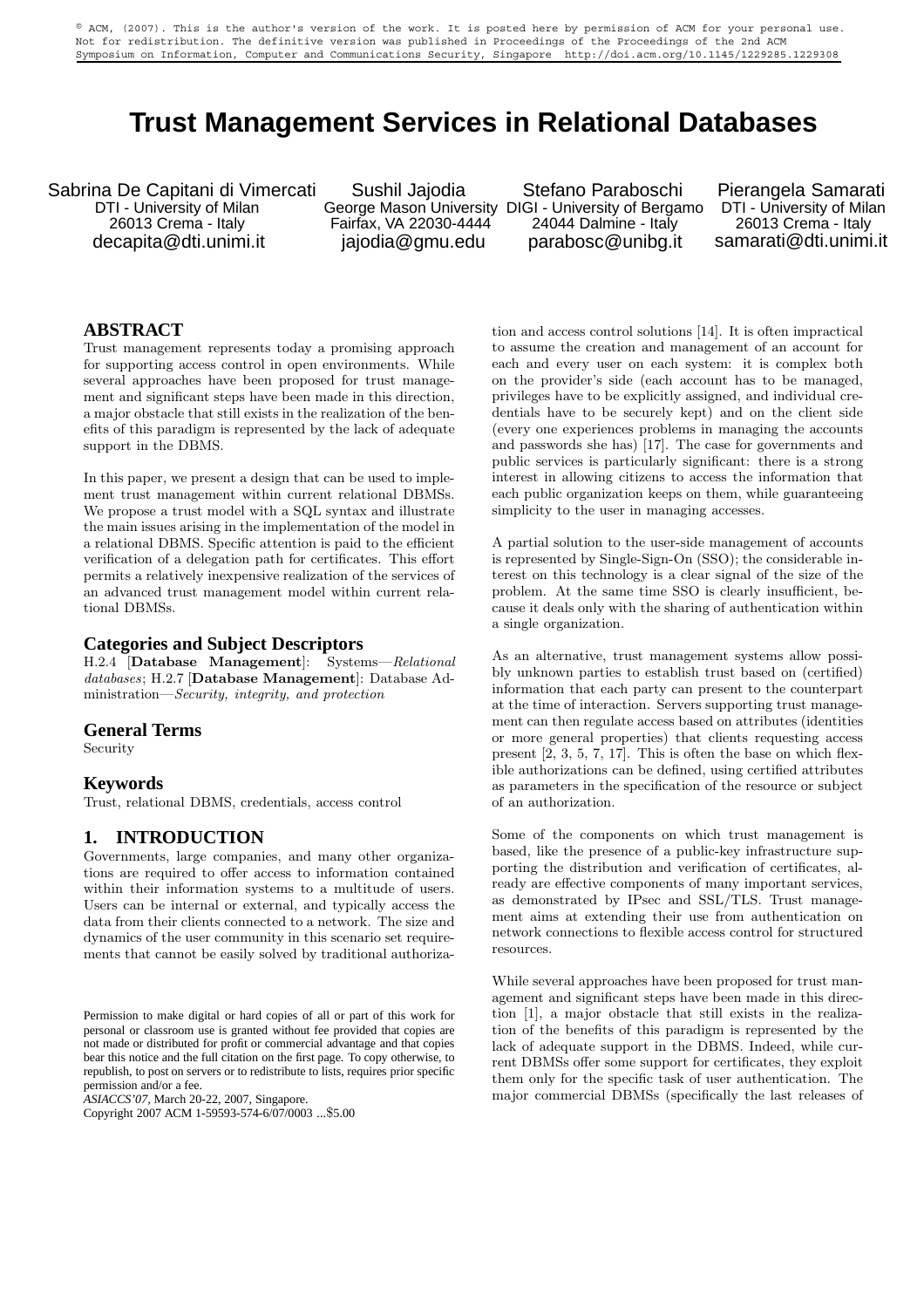Oracle Server and Microsoft SQL Server 2005) emphasize in their documentation the possibility to manage certificates and to allow users to establish database connections using SSL/TLS or other PKI-based solutions. However, the information appearing in certificates can at most be used to assign a specific user id or role to the session activated with the connection; no support is offered within the system to use certified attributes to specify flexible authorizations. PostgreSQL presents a similar profile: it is possible to combine it with OpenSSL in order to introduce a robust and flexible authentication service, but it is not possible to integrate this mechanisms with DBMS authorizations.

The availability of a trust management service within the DBMS would considerably increase the impact and applicability of this access control paradigm. As a matter of fact, DBMSs are not only the backbone of old-style business applications, but are responsible for the management of most of the information that is accessed using a Web browser or a Web service invocation. Lack of support of trust in the DBMS would require the DBMS to rely on the overlying application layer for enforcing trust management functions; this is clearly in contrast with the DBMS long term evolution, which has continuously extended the DBMS with richer functions for data access and management. Only by including trust management functions in the DBMS itself the system can give the database administrator (DBA) guarantees of full control on the access control policies. The development of a trust management component within a database management system would offer considerable advantages in terms of organization of access privileges (the authorization policy is defined together with the data) and of robustness, since there would be a strong guarantee that all accesses to the data satisfy the protection requirements, independently from the characteristics of the application environment. In general, this design would satisfy a classical access control principle that imposes to "keep the access control mechanism close to the resource".

Another demonstration of the need for an integration between trust management services and DBMSs derives from the analysis of the architecture often used in applications, where access control requirements in a scenario with many users are managed by defining a set of ad-hoc mechanisms, realized using the functionality of the procedural extension of SQL. Such an approach satisfies the requirements only partially and exhibits clear shortcomings in terms of performance, usability, and integrity. The solution presented in this paper instead designs a novel service integrated within the database architecture. The advantages are greater performance, greater usability, and increased robustness. In particular, our solution has been developed with the following requirements in mind.

• Seamless integration with the DBMS. DBMSs have an integrated module for controlling access to resources. It is important for trust management solutions not to subvert such a control, but complement it. Also, it is important to be able to express and represent trust information as part of the database schema, with an adequate representation within the catalog of the DBMS.

- Abstractness and usability. One of the main characteristics of a DBMS is the abstractness of its structure and the declarativeness of the languages accessing it; it is important that the trust management solution maintains such characteristics.
- *Expressiveness*. The trust management solution should be expressive to make it possible to specify in a flexible way different protection requirements that may need to be imposed on different data.
- *Scalability*. The trust management solution should ensure scalability with respect to the potentially high number of users, resources, and policies that may need to be managed in the context of large distributed open systems.

The contribution of the paper is twofold. First, a trust management model for DBMSs is proposed. The model identifies and adapts trust management concepts for their handling within relational databases. It is accompanied by a SQL syntax, which allows a seamless integration with existing database services and demonstrates the high-level abstraction that a database designer can use to apply these concepts. Second, the paper illustrates the basic techniques on which a mechanism efficiently enforcing the model within a modern relational engine can be built.

The remainder of the paper is organized as follows. Section 2 introduces the base elements of a trust management model for DBMSs and defines the framework within which the model should operate. Section 3 proposes SQL statements for representing the trust model. Section 4 presents an algorithm for retrieving a valid delegation chain in support of a certificate presented by the client. Section 5 discusses integration with current relational database engines. Section 6 discusses how to implement our proposal in PostgreSQL. Section 7 describes related work. Finally, Section 8 presents our concluding remarks.

# **2. BASE ELEMENTS OF THE MODEL**

The first step for introducing a model and related language for defining and managing trust within the DBMS is the identification of the concepts that should be captured for providing trust management. It is also necessary to define the framework within which the model should operate.

# **2.1 Base concepts**

By analyzing the needs of a trust management system, and considering the results of previous work in the area, we identify the following concepts that need to be captured.

*Identity*. It corresponds to a *public key*. The trust management service is based on the services of asymmetric cryptography. A basic assumption is that in offering access to information resources the database does not consider if a client really corresponds to a specified physical-world entity. Instead, the assumption is that every client interacting with the database presents an identity and, as long as the client demonstrates knowledge of the private key corresponding to the identity, the client owns the identity.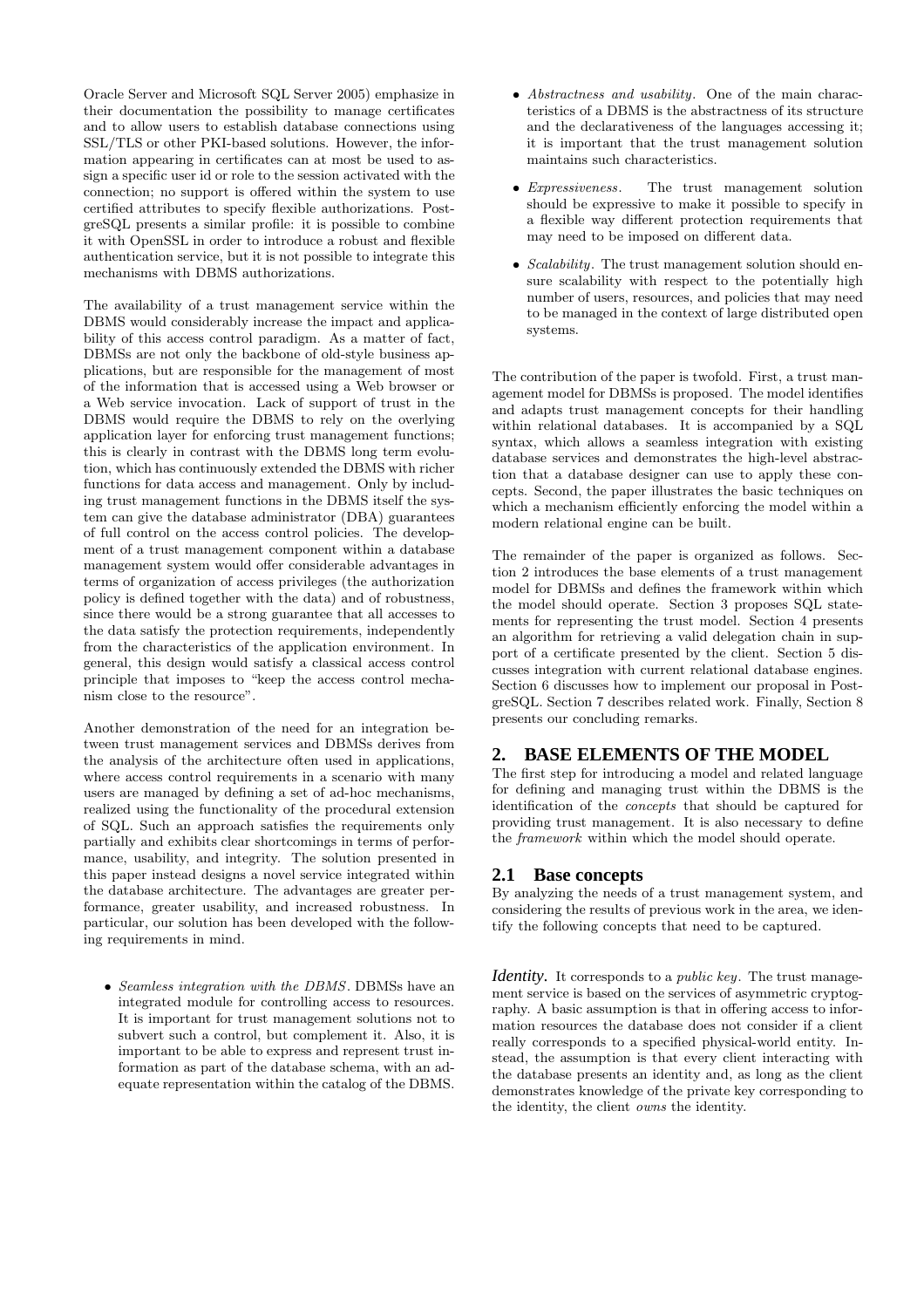*Authority.* It represents an identity (i.e., a public key) responsible for producing and signing certificates. The need for capturing this concept comes from the fact that a party accepts certificates signed by identities that it trusts (or chains of certificates eventually leading to them) [8].

*Certificate.* It involves two identities: the issuer producing the certificate, and the subject receiving it. The integrity of the certificate is guaranteed by the presence of a cryptographic signature created by the issuer. A certificate then includes: the issuer's public key, the subject's public key, a validity period, and a signature.

We distinguish two types of certificates: attribute certificates and *delegation* certificates.<sup>1</sup>

- An attribute certificate binds attribute information to the certificate subject. It contains a list of pairs  $\langle$  attribute\_name, attribute\_value $\rangle$ .
- A *delegation certificate* binds the trustworthiness of pairs of authorities together. More precisely, an authority may issue a delegation certificate asserting that it trusts another authority (or authorities having certain attributes) for issuing certain attribute certificates. Delegation has been an important topic in research on trust management. The model presented in this paper considers a form of delegation where authorities can either give unrestricted delegation to other authorities, or delegate other authorities only on specified attributes (e.g., a health agency can issue a certificate delegating physicians to certify a restricted set of properties over patients). A delegation certificate contains a list (possibly empty) of attribute name terms, representing the attributes on which the subject has been delegated.

*Policy*. It defines the rules regulating access to resources, based on the identities owned by the client and on the information provided by the attribute and delegation certificates. A major contribution of our solution is the capability to express powerful rules that complement and nicely integrate with the native access control solution of the DBMS.

#### **2.2 Framework assumptions**

The goal of this work is to present an approach for allowing the DBMS to understand and reason about trust and regulate access to its data accordingly. We are not concerned with the low-level services (certificate formats, cryptographic protocols, and so on) required to create, exchange and verify certificates, or to delegate authority; the model is built assuming the presence and correct behaviour of traditional solutions developed for that and already available. Specifically, issues like certificate revocation, network retrieval of certificates, credential negotiation, and robust

cryptography, are all assumed to be managed by an underlying implementation of the certificate management services [12, 13]. Reuse of existing implementations is particularly significant in this environment, where the large number, variety and distribution of the players, combined with the need for a consensus on the standards used, gives a strong "first-mover advantage" to existing solutions.

Our proposal represents a convenient strategy to realize the benefits of a richer trust management model without the need to update the underlying infrastructure. This is particularly significant considering that currently X.509 is the format typically used for certificates and it presents significant limitations in its design (it allows a restricted form of delegation and it focuses on the certification of real-world identities, an intrinsically hard problem that the solution is not able to solve completely). The integration with a richer model like the one proposed in this work can significantly increase the flexibility in the use of X.509 certificates.

# **3. SQL MODEL FOR TRUST MANAGE-MENT**

Our solution builds on an analysis of previous proposals, which however are not directly applicable to the DBMS scenario. Although existing approaches are expressive, they are unmanageable in practice, because most of them are based on expressive logics that cannot be put at work in real DBMSs. Therefore, since all relational DBMSs support SQL, our trust management model is based on a SQL syntax. In this way, we make trust management work in DBMSs, while enjoying a high expressiveness and flexibility thanks to the coupling with SQL and existing DBMS services.

We consider the different concepts identified in the previous section and propose a possible SQL syntax for defining them. The concept of identity corresponds to a public key and we do not need to explicitly represent it in the model. Also, delegation certificates are not explicitly represented in the model, which is focused on the specification of policies based on certified attributes. They are instead considered in the definition of certified attributes, which can be asserted by a trusted authority or by an authority delegated by it.

Each trust concept is represented by a SQL statement resulting in the construction of a corresponding schema object (see Section 5.1). Note that the introduction of SQL statements for the representation of the model is a critical success factor for a trust management solution in relational DBMSs, otherwise DBAs would be required to express trust using either external or low-level SQL constructs. The introduction of specific SQL constructs for the management of a novel security service is both compatible with the typical DBMS approach, where new constructs are always used to represent novel functions (e.g., SQL:2003/Foundation has more than 200 constructs), as well as the canonical security design approach, which imposes to keep the policy and its management clear and separated from the mechanism and implementation details.

<sup>&</sup>lt;sup>1</sup>Even if some certificate formats combine the two aspects in a single certificate, it is possible to consider separately the two types of certificates.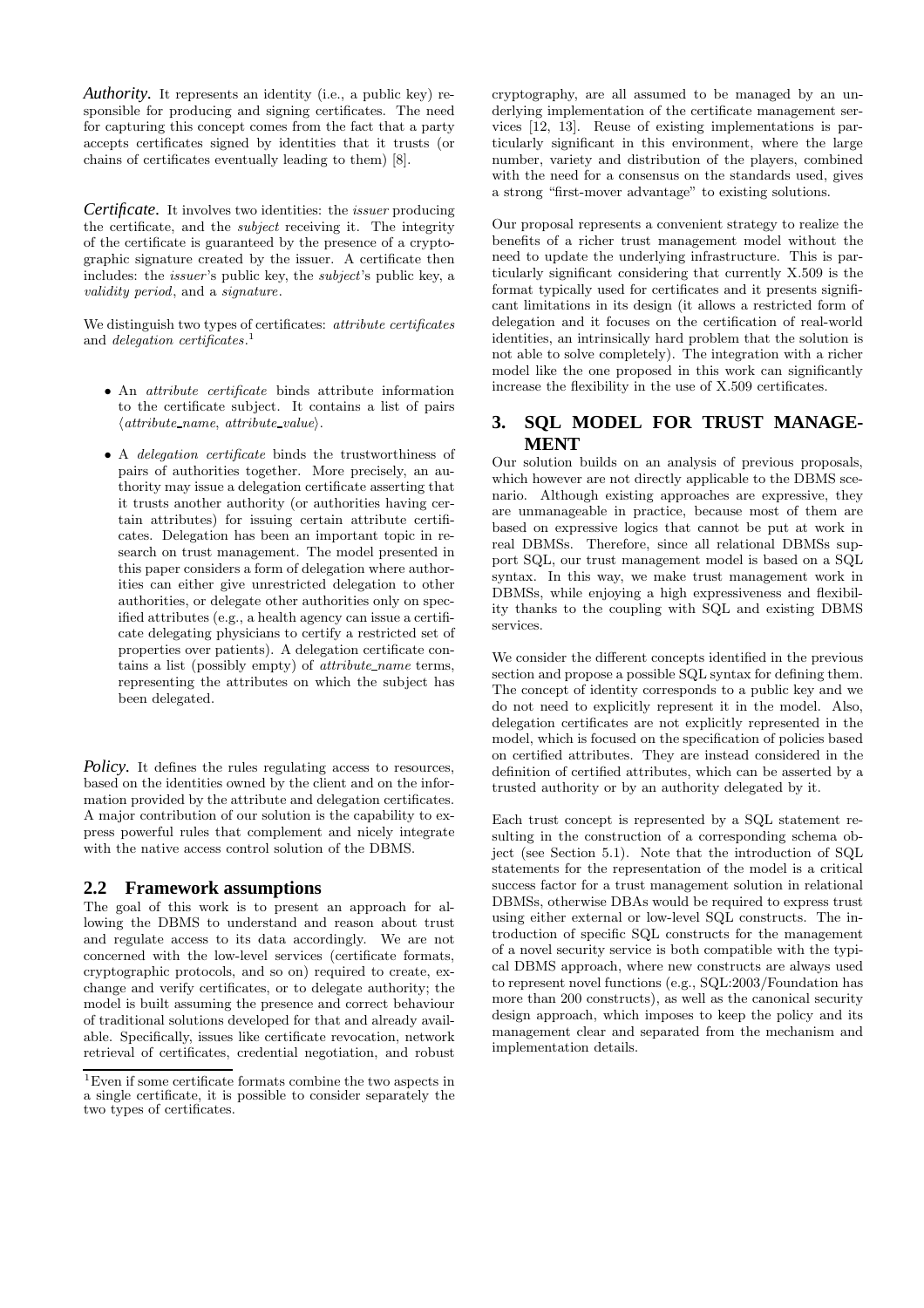#### **3.1 Authority**

The concept of authority defines the identities that are trusted to issue certificates. Its definition binds a name to the public key of the authority. Considering the features of current X.509 certificates, which use a predefined schema to describe the Distinguished Name of authorities, we also envision the introduction of a predefined set of attributes in the authority description. The syntax of the SQL statement is as follows.

```
create authority AuthorityName[imported by FileName]
 [pubic\_key] = AttrValue\overline{A}, AttrName = AttrValue}]
```
This statement permits to define authority AuthorityName either by importing its description from an existing certificate stored in a file (clause imported by) or by explicitly introducing its attributes. The attributes follow the schema specified by X.509 [9] and must include the authority public key.

Example 1. The following create authority statement defines authority DOH (Department of Health) specifying its X.509 attributes, namely: common name (CN), organization  $(0)$ , and country  $(C)$ .

```
create authority DOH
  public_key = '14:c9:ec....:4f:91:51',
 CN = 'Department of Health',
 0 = 'Government',C = 'IT'
```
A critical aspect for scalability is represented by the ability of defining an authority based on its certified attributes, instead of its identity. To this purpose, we propose the concept of authority class and the following SQL statement.

```
create authorityclass AuthorityClassName
authoritative
 AuthorityClassOrName [with [no] delegation]
 {,AuthorityClassOrName [with [no] delegation]}
 [except AuthorityName {, AuthorityName}]
 ( AttrName AttrDomain [check (Condition)]
   {,AttrName AttrDomain [check (Condition)]}
   [, check (Condition)])
```
This statement allows the definition of authority class AuthorityClassName. The syntax is rich and reuses many features that SQL offers for the definition of tables. The description of the meaning and role of each term of the syntax appears in the next subsection, because its features are identical to those used for trust tables. The main difference in the management of authority classes compared with trust tables (see next subsection) is that trust tables represent properties obtained by certificates where the subject is the identity interacting with the database, whereas authority classes are defined based on attribute certificates where the subject is an authority. The syntax is recursive, and an authority class can be defined starting from another authority class.

Example 2. The following create authorityclass statement defines the HealthGovAgency class as any agency holding a certificate issued from the Department of Health (DOH) proving that the agency is specialized in healthcare and has paid the registration tax.

```
create authorityclass HealthGovAgency
authoritative DOH with delegation
 (regtax varchar(10) check (regtax='paid'),
 specialty varchar(15)
 check (specialty='healthcare') )
```
#### **3.2 Certified attributes (trust tables)**

Traditional approaches to trust management (e.g., [4, 10, 13, 19]) usually do not assume a (pre)declaration of the attributes that will be used in the policy, but simply use attributes in the policy. However, since DBMS engines need a structured organization of the data, the consideration of a DBMS context requires the explicit identification, in terms of names and types, of all the attributes that will be used in the trust model. In our solution, the concept of trust table responds to this need, as it represents the means by which it is possible to consider the information provided through certificates in rules and queries. The concept of trust table captures several aspects:

- the *certified attributes* that characterize the identity making a request to the database. The idea is that a client presents a set of certificates and the information extracted from them is stored in a relational table that associates this information with the session that manages the dialog with the client;
- the declaration of the authorities trusted for asserting those attributes;
- the declaration of whether possible delegated authorities are accepted (as well as a possible list of excluded authorities);
- the specification of possible *conditions* on the value of attributes that can be accepted; it allows filtering of certificates based on the values of the attributes appearing in them.

The proposed syntax for the definition of a trust table is as follows.

```
\emph{create trusttableName}[authoritative
 AuthorityClassOrName [with [no] delegation]
{,AuthorityClassOrName [with [no] delegation]}]
 [except AuthorityName {, AuthorityName}]
 ( AttrName AttrDomain [check (Condition)]
   {,AttrName AttrDomain [check (Condition)]}
   [, check (Condition)])
```
The interpretation of the options is as follows. The Trust-TableName represents a name associated with the set of attributes extracted from certificates signed by given authorities. The authoritative clause describes the authorities that are trusted as signers of certificates producing the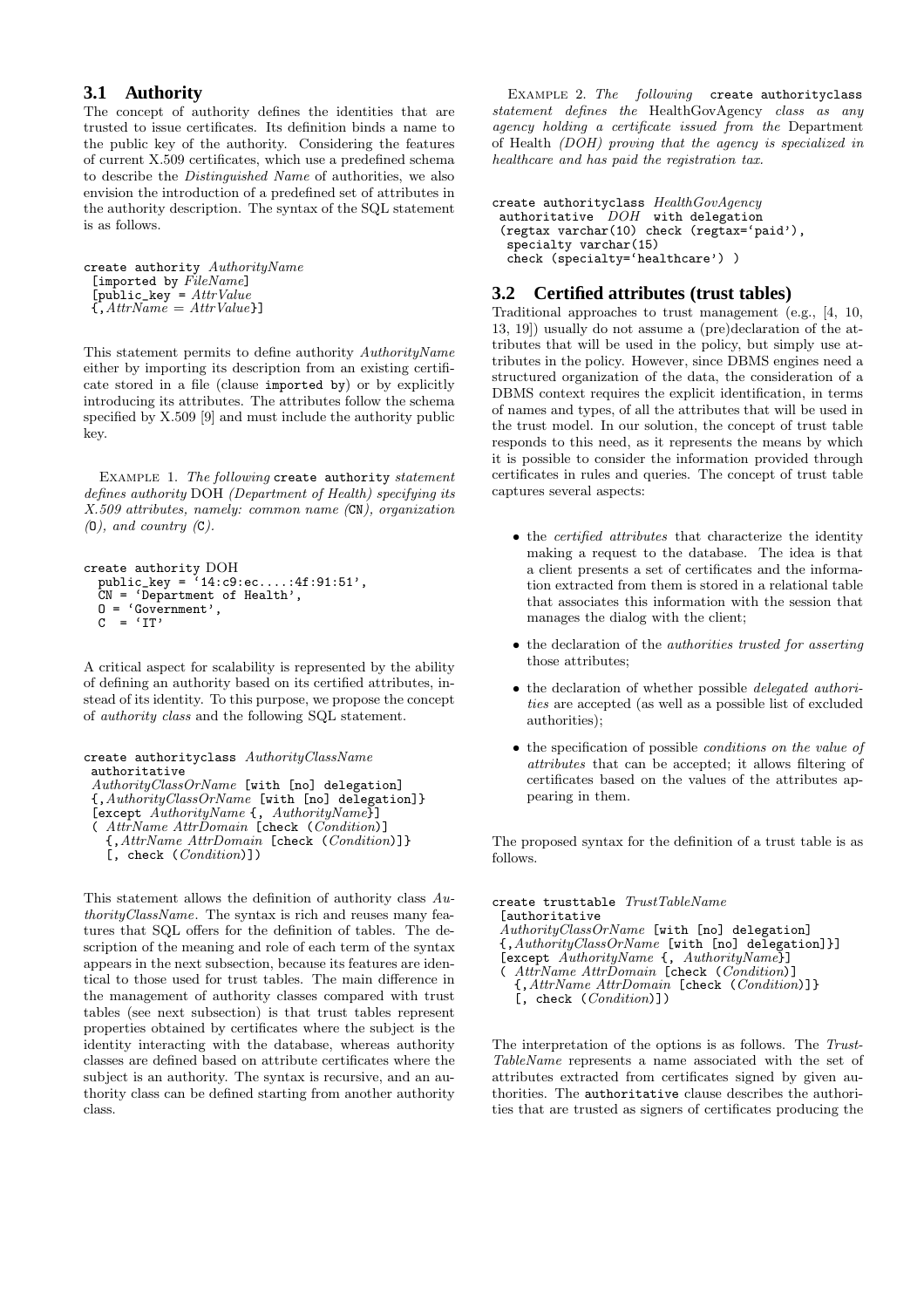specified set of attributes. If the authoritative clause is missing, we assume that the DBMS uses a certificate verification service, independent from the proposed SQL trust model, which identifies the trusted certificates in autonomy. If with ([no]) delegation is specified, the module responsible for verifying the integrity of the certificates is (not) permitted to consider certificate chains. The except clause allows the specification of exceptions. It can be used by the DBA to exclude specific authorities that she does not want to consider for the specific trust table (even if they have received a delegation for the specified set of attributes). The reason can be that the authority is not trusted by the DBA or that a more specific trust table is used to manage certificates issued from that authority.

The check clause is a powerful mechanism that SQL offers for the description of integrity constraints. The trust table uses this mechanism to introduce constraints on the values of the certificate attributes.

Example 3. The following trust table Physicians specifies properties defining the attributes characterizing medical doctors. The check clause imposes the non nullity of the license number.

```
create trusttable Physicians
 authoritative HealthGovAgency with delegation
 except HealthSchoolAuth
 (code char(9))name varchar(25),
  license_number int
    check (license_number is not null),
  specialty varchar(20)
 \lambda
```
# **3.3 Policy**

A trust management policy regulates access to resources based on the attributes stated by verified certificates. Supporting a trust management policy requires then to provide the DBMSs with means to exploit certified attributes to regulate access. In this section, we show how certified attributes are used by the DBMS to regulate role activation and user identifier enabling. This provides a dynamic component for managing subjects, whose access is then regulated by classical authorizations (for roles and/or users) within the DBMS itself. We also illustrate how trust management can be used to enrich access control with context-dependent restrictions.

#### *3.3.1 Trust policy*

The trust policy represents the mechanism by which data access privileges are assigned to the clients, based on the information presents in the trust table. The trust policy allows the system to associate with a client a given role, subject to the satisfaction of a condition that can refer to the trust table attributes. The condition is expressed in the SQL syntax for query predicates, and uses the SQL dot notation to refer to trust table attributes (preceding them with the name of the trust table). The following SQL statement defines a trust policy.

create trustpolicy [PolicyName] [for Role [autoactivate] | Userid] where Condition

Here, Condition is any predicate that can appear in the where clause of a SQL query and can refer to the trust table using its name and specifying the attributes contained in it. The Role is a set of privileges and it has to be a previously defined SQL role (the concept of role has been introduced in the SQL standard by SQL:1999 [6]). A role can be dynamically activated by all users authorized for it. The semantics of the statement is therefore that all users presenting certificates satisfying the condition are authorized to activate the specified role or are enabled the user id. The role activation is automatic if the autoactivate option is specified. If the for clause is omitted, the user satisfying the condition is assigned the privileges of the predefined identifier PUBLIC, which everybody is allowed to activate.

Since trust management systems are typically used to enforce attribute-based access control (which departs from the classical mechanism based on user identifiers) this statement would be typically used to establish role activation. The reason for considering trust policy statements referring to user identifiers is to support authentication certificates, that is, certificates stating a correspondence between a trust management identity and a user identifier internal to the database.<sup>2</sup>

Example 4. The following policy activates role Cardiologist for each user presenting a certificate from a health government agency (see Example 3) proving that the user is a doctor specialized in cardiology.

```
create trustpolicy
  for Cardiologist autoactivate
  where Physicians.specialty = 'Cardiology'
```
#### *3.3.2 Support for context-based restrictions*

SQL provides some support for content-based access control, via the use of views, but it does not provide support for context-based access control, where access to data (or to views over them) may depend on properties of the user (or its session) such as time, the machine from which the user connected, and so on. Our trust management solution can be exploited to provide such a functionality. Also, coupled with the view mechanism it can provide a means to specify accesses where each user has a particular view over the data, depending on its certified properties. This technique is simple, yet effective, and powerful. The specification of the certificate attributes follows an approach similar to the one used for the definition of trust policy conditions, thus referencing certificate attributes using a dot notation. A small difference is that the trust tables are assumed to be directly available in the definition of the trust policy condition, whereas they have to be explicitly cited in the from clause of the query defining the view.

<sup>2</sup>When the client satisfies the conditions of many trust policies, she would receive a grant to activate multiple roles, and if the trust policies specify the autoactivate option, they will be all activated at the same time. The concurrent activation of multiple privileges does not create a critical situation, thanks to the absence of negative authorizations in SQL that permits an immediate combination of different authorization profiles based on set union.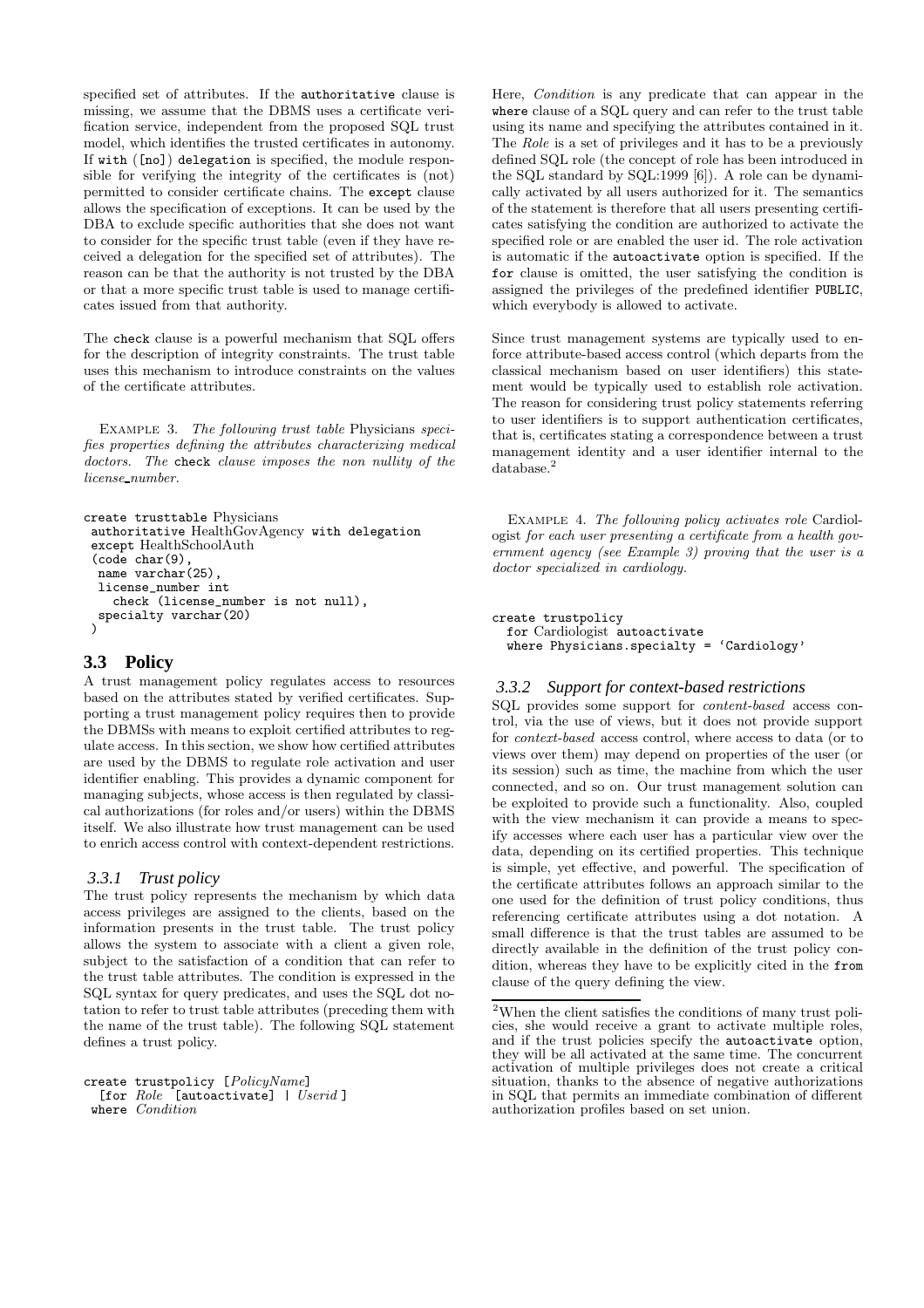#### SATISFIES(cert, TT)

If cert .issuer  $\in TT$ . Roots then return valid(cert .id) /\* the issuer is a root auth. for  $TT$  \*/  $Roots := \{auth \in TT.Roots \mid TT.Roots.del_flag = true \}$  /\* Determine authorities of domain TT which can delegate \*/ If  $Roots = \emptyset$  then return(false) /\* No delegation allowed \*/

/\* Phase 1: graph construction\*/ For  $dc \in Deleg_Certs$  do /\* Construct labeled graph  $G=(V,E)$  of delegation certificates \*/  $V := V \cup \{dc.subject, dc.issuper\}$  $E := E \cup \{ \langle dc.subject, dc.issuer \rangle \}$  $\lambda(\langle dc.subject, dc.issuer \rangle)$ .Attributes := dc.Attributes  $\lambda(\langle dc.subject, dc.issuer \rangle). cost := dc.cost$  $\lambda(\langle dc.subject, dc.issuer \rangle).id := dc.id$  $/*$  Phase 2: find supporting chains  $*/$ Tocheck := cert.Attributes  $\cap$  TT.Attributes /\*Initialize set of attributes for which chains have to be found \*/ For  $a \in Tocheck$  do /\* Initialize Cost and Pred of each node  $n *$ / For  $n\,\in\,V$  do  $Cost_n[a] := \infty$  /\* lowest cost of path for a ending in node  $n \times$  $Pred_n[a] := null$  /\* predecessor of n in such a path \*/ MAKENULL(Queue) /\* Create priority queue of edges with information of attributes and cost of path ending with them \*/ For  $e \in \{ \langle n_1, n_2 \rangle \in E \mid n_1=cert.issuer \}$  do /\* Add to Queue all edges outgoing from cert.issuer \*/  $p\_attrs := \lambda(e)$ . Attributes  $p\_cost := \lambda(e) \cdot cost$  $I$ NSERT $([n_1,n_2,p\_attrs,p\_cost], Queue)$ MAKENULL(Verify Queue) /\* Create priority queue describing the root nodes of the solution chains \*/ While Tocheck  $\neq \emptyset \wedge Queue \neq \emptyset$  /\* Extract from Queue the element with minimum path cost \*/  $[from, to, p\_attrs, p\_cost] := \mathrm{EXTr}\mathrm{ACT\_MIN}_{p\_cost}(Queue)$  $A := \emptyset$  /\* Keeps track of attributes verified along the chain \*/ For  $a \in p\_attrs \cap Tocheck$  /\* For each attribute still to be verified that belongs to the extracted edge (from,to), If  $Cost_{to}[a] > p\_{cost}$  then if the cost of the path expressed by the element is smaller than the one of current path,  $Cost_{to}[a] := p\_{cost}$  update solution to include the extracted edge \*/ update solution to include the extracted edge  $*/$  $Pred_{to}[a] := from$  $A := A \cup a$ If  $A \neq \emptyset$  then If  $to \in Roots$  then  $Tocheck := Tocheck - A$  $INSERT([to, A, p\_cost], Verify\_Queue)$ else For  $e \in \{ \langle n_1, n_2 \rangle \in E \mid n_1 = to \}$  do  $p\_attrs := \lambda(e)$ . Attributes  $\cap$  A  $\cap$  Tocheck If  $p\_attrs \neq \emptyset$  then  $p\_{cost} := p\_{cost} + \lambda(e)\_{cost}$  $\overline{I}$ NSERT([ $\overline{to}, n_2, p\_attrs, p\_cost$ ], Queue) If Tocheck  $\neq \emptyset$  then return(*false*) /\* No chain covering all attributes in Tocheck is found \*/  $/*$  Phase 3: verify chains  $*/$ Tocheck := cert. Attributes  $\cap$  TT. Attributes /\* Initialize attributes to check for verification \*/ While  $Tocheck \neq \emptyset \land Verify\_Queue \neq \emptyset$  $A := Tocheck / *$  Initialize attributes covered by a verified path \*/  $[to, p\_attrs, p\_cost] := \text{EXTRACT\_MAX}_{p\_cost}(\text{Verify\_Queue})$ **If** *p\_attrs*∩ *Tocheck*  $\neq$  *Ø* then Let a be any attribute in p\_attrs  $\cap$  Tocheck **Repeat**  $\frac{1}{8}$  ( $\frac{1}{8}$  go back in the chain for a from to to cert.issuer  $\frac{1}{8}$  $from := Pred_{to}[a]$ If valid $(\lambda \langle from, to \rangle).id)$  then  $A := A \cap \lambda \langle \langle \text{from}, \text{to} \rangle \rangle$ . Attributes  $to := from$ **else** /\* certificate *id* is not valid \*/  $to := cert.issuer$  /\* set condition for termination \*/  $A := \emptyset$  /\* no attribute verified along the chain \*/ Until  $to = cert$  issuer Tocheck := Tocheck - A /\* remove verified attributes from Tocheck \*/

Figure 1: Chain verification algorithm

If Tocheck  $\neq \emptyset$  then return(false) /\* Not all attributes verified \*/

 $return(true)$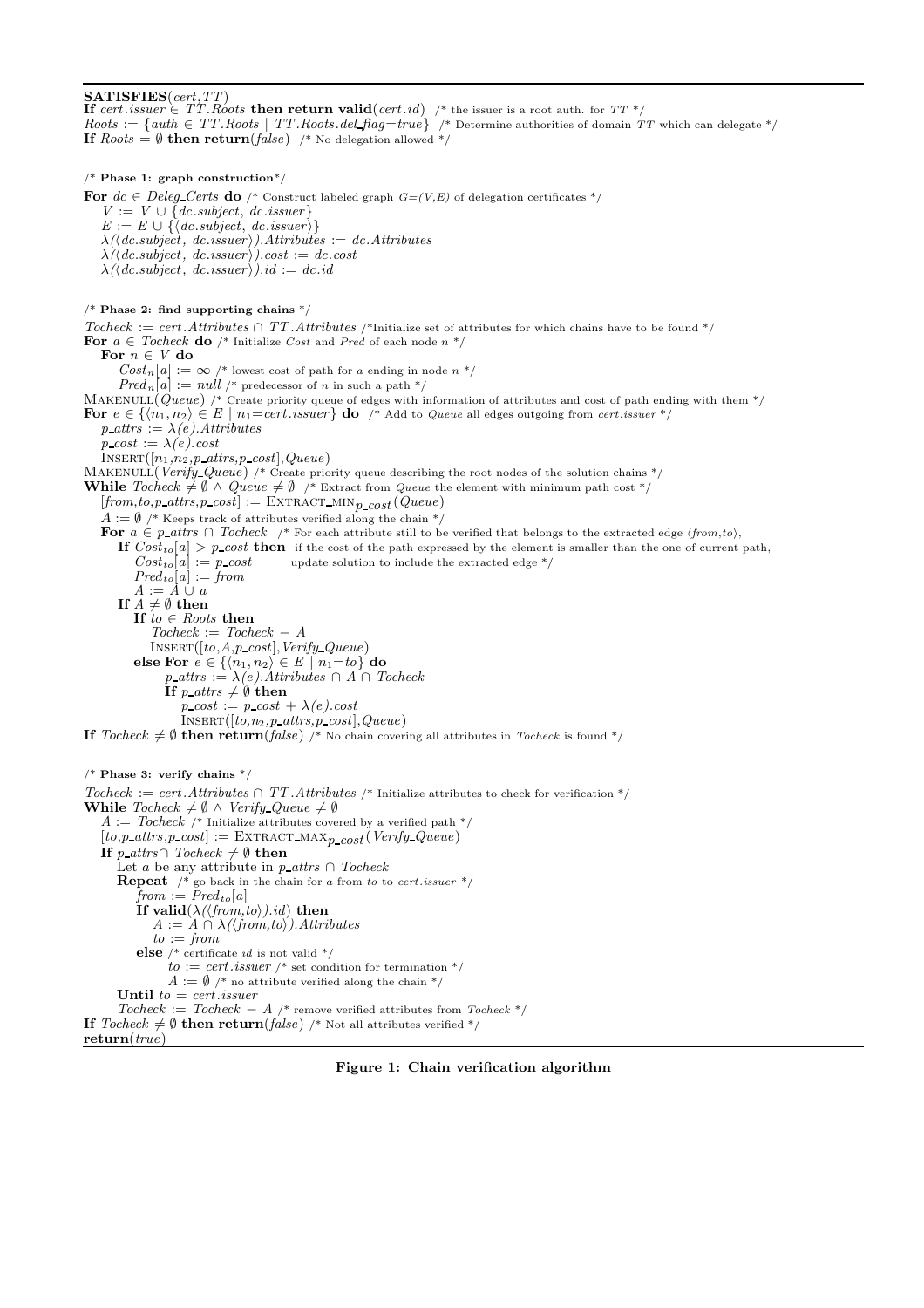Example 5. The following view grants each physician access to the data of her patients (having the physician recorded as their primary doctor).

create view PatientView as select Patients.\* from Patients, Physicians where Physicians.code = Patients.doctor\_code

#### **4. DELEGATION CHAIN VERIFICATION**

One of the most critical components of every trust management proposal is the design of the algorithm responsible for the identification of the delegation chains. Many models have been proposed for the management of this important step, both in centralized and distributed contexts, considering several alternative models for the representation of delegation (e.g., [12]). Unfortunately, all the models that offer the representation of a flexible delegation mechanism use algorithms for the verification of delegation chains that are extremely difficult to apply in the database context, due to their computational cost. It is indeed hard to convince a database implementor to integrate within the relational engine a logic model checker, for the verification of certificates presented by a client. We instead show that our model permits the application of an algorithm that is able to identify, with an acceptable computational effort, if a set of certificates produces a delegation path for a set of attributes appearing in a certificate. Also, with an approach similar to the one used by DBMS query optimizers, the algorithm can apply a cost model that estimates the computational effort required for the verification of delegation chains. In this way, the algorithm is also able to identify, for each attribute in the certificate, the path in the delegation graph that requires the minimal cost for its verification. The algorithm is therefore a crucial component of the proposed approach since it shows that the complexity of our delegation mechanism remains manageable by a DBMS.

We assume that the system has knowledge of all the delegation certificates *Deleg Certs* needed for the verification. Each delegation can be either unrestricted or applicable only to a subset of attributes. We also assume that each delegation certificate is associated with a cost representing an estimate of the computational effort required for the certificate verification. The reason for capturing cost information is that cryptographic functions are computationally expensive and it is therefore important to minimize their use. The cost information can be used to model the lower cost of using certificates cached as valid in prior verification as well as the different higher costs of retrieving certificates from remote directories. Finally, we assume that the cryptographic check over certificates is carried out by invoking an external function, called valid.

#### **4.1 Algorithm**

We consider a client that presents a certificate *cert*. For each trust table TT with a structure that is compatible with *cert*, the algorithm illustrated in Figure 1 determines whether *cert* satisfies  $TT$  either directly or via a delegation chain, returning true or false accordingly.

The algorithm starts by checking if the issuer of the certificate (cert issuer) belongs to the set of root authorities of



Figure 2: An example of delegation graph

TT. If this is the case, the algorithm terminates right away returning the outcome of function **valid** over the certificate. Otherwise (the issuer is not a root authority) the algorithm proceeds to determine whether the certificate is supported by a chain of delegation certificates in Deleg Certs. If delegation is not allowed (the set of root authorities for which delegation is allowed is empty), the algorithm terminates returning false; otherwise, it proceeds to retrieve a possible delegation chain.

The process of determining a delegation chain can be seen as composed of three parts: first the algorithm defines a graph representing all delegation certificates in Deleg Certs, then it finds support chains for the attributes involved, and finally it checks the validity of the certificates in the chains.

*Phase 1: graph construction.* The delegation graph G representing all the delegation certificates Deleg Certs has a node for every issuer and every subject of certificates, and an edge for each certificate  $dc$ , going from the subject of  $dc$ to its issuer. The edge is labeled (via a function  $\lambda$ ) with a triple reporting the (Attributes) in the certificate, the cost for checking its validity, and its identifier. As an example, suppose that certificate cert contains three attributes, namely,  $a, b, c$ , and that the issuer of this certificate is authority  $A_7$ . Figure 2 illustrates an example of delegation graph with three root authorities  $(A_1, A_2, \text{ and } A_3)$  and seven delegate certificates (one for each edge in the graph) involving authorities  $A_4$ ,  $A_5$ ,  $A_6$ , and  $A_7$ . Each edge is associated with a label that specifies the delegated attributes and the cost, respectively.<sup>3</sup>

*Phase 2: find supporting chains.* Finding a support chain for an attribute  $a$  means finding a path in the graph starting from the issuer of cert and ending in one of the root authorities for TT (set Roots) such that the set of attributes of all the edges in the path includes a. The cost of a support chain is defined as the sum of the costs of the edges belonging to the chain; the shortest chain for an attribute is the chain with minimum cost that exists for it.

<sup>3</sup>For the sake of simplicity, we omit the identifiers associated with the delegation certificates corresponding to the edges of the graph.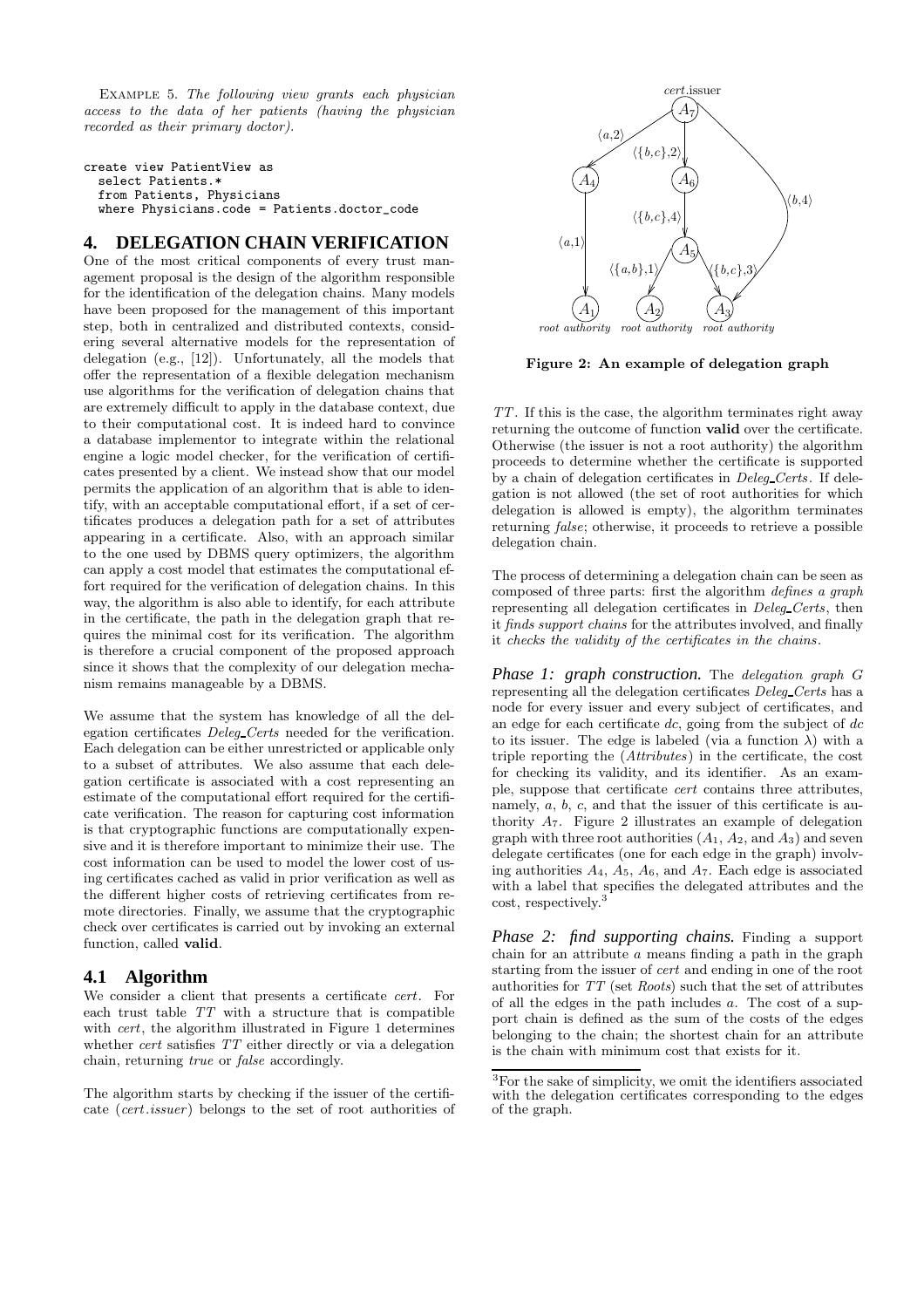The process for finding supporting chains is performed via a Dijkstra-like process, with a while cycle that iterates until either a chain has been retrieved for all attributes (Tocheck is empty) or there are no more edges to examine (Queue is empty). When a path (chain) ending in a root authority is found, Verify Queue is updated accordingly. Verify Queue keeps track of the root authorities reached by a support chain for some attributes. At the end of the while cycle, if Tocheck is not empty, then no chain has been found for some attributes and the algorithm terminates returning false. Otherwise, the algorithm proceeds verifying the chains retrieved. The algorithm makes use of classical Dijkstra-like structures to maintain information on the paths being found.

*Phase 3: verify chains.* The *chain verification* process starts by initializing variable Tocheck to the set of attributes to be verified. Then, it processes chains to be verified  $(Verify\_Queue)$  in decreasing order of cost. For each chain, the certificates corresponding to the edges are checked via a call to function valid and if the chain is correctly verified, the attributes certified by it removed from those to be checked. The process (controlled by the while cycle) continues until there are no more attributes to be verified (Tocheck is empty) or there are no more chains to process (Verify Queue is empty). In this latter case, not all attributes have been verified and the algorithm terminates returning false; otherwise it returns true.

As an example, for the delegation graph in Figure 2, our algorithm determines two verification chains:  $\langle A_7, A_4, A_1 \rangle$  for attribute a and  $\langle A_7, A_6, A_5, A_3 \rangle$  for attributes  $\{b, c\}.$ 

Note that the reason why the elements in Verify Queue are processed in decreasing order of cost is to minimize the number of chains to be verified. For instance, with respect to the delegation graph in Figure 2, our algorithm verifies both attribute b and attribute c with path  $\langle A_7, A_6, A_5, A_3 \rangle$  with cost 9, instead of considering two paths:  $\langle A_7, A_3 \rangle$  for attribute b with cost 4 and  $\langle A_7, A_6, A_5, A_3 \rangle$  for attribute c with cost 9.

In summary, the algorithm is able to efficiently identify (with a computational effort that grows almost linearly with the number of edges in the graph multiplied by the number of attribute labels) the presence of a delegation chain supporting the certificate in the graph. We observe that the algorithm has a tuple oriented structure: at each iteration, in the search for the minimum cost path, a single edge is considered. This is the reason while we have chosen not to use SQL instructions.

# **5. INTEGRATION WITHIN A DBMS**

There are few principles that have to be followed in the integration within a current DBMS of the trust management services we described. First, the implementation in real systems of these services can be successful only if it is focused on a few components, otherwise, it could introduce many side effects, in terms of functionality or performance, which would create problems in current database applications. Second, the implementation has to require a modest coding effort; apart from the increase in costs that can make this extension too expensive in the eye of the DBMS producer, it would be considerably more difficult to have

a guarantee on the robustness in terms of security. Third, there is a need for a good integration with current SQL constructs, in order to minimize the effort required to the database designer in the modelling of application requirements for access control. Our proposal has been designed taking into account all these principles ensuring seamless integration with existing DBMSs.

One key aspect deserving mention in the implementation of our solution concerns role activation. The SQL standard, since SQL:1999, offers supports for roles; however the SQL model with roles binds roles to user identities and therefore must be adapted to support role activation (i.e., granting of privileges) on the basis of certified attributes. We solve this problem by using sessions (instead of user ids) as target of grant statements triggered by the trust policy to enable role activation (see Section 3.3.1).

# **5.1 Translation of the SQL Constructs**

The SQL statements that we presented for the definition of authorities, trust tables, and trust policies facilitate the integration of these aspects within relational databases. We describe in more details how each SQL trust statement can be translated into traditional SQL structures. The table in the appendix summarizes the discussion. The goal is not to suggest a strategy for DBAs to represent trust directly in the DBMS (a higher level representation has to be used to model an access policy), but to demonstrate the compatibility of our proposal with the internal architecture of current DBMSs.

The description of authorities within the schema requires to introduce a table in the database catalog, which we call Authority, which has to present two non-null attributes, name and *public\_key*, storing the name and the public key of each authority, respectively. The specification of a create authority statement therefore corresponds to the insertion of a tuple in the Authority table, where the authority name and the public key are those indicated in the statement.

Statements create authorityclass and create trusttable produce a more extensive impact on the catalog. Each authority class produces a table corresponding to the authority class description. Analogously, each trust table produces a table to contain the attribute values obtained from client certificates. Depending on the feature set of the DBMS, these tables can be managed as global temporary tables. <sup>4</sup> Global temporary tables are described in the SQL standard [6] and represent tables that are part of the database schema, but that differ from base tables because their content cannot be shared between different sessions; a session can then use a global temporary table to store information that is then needed within the same session and that must not be shared with other sessions. The advantage of global temporary tables is typically greater performance, due to the fact that locks, and in general concurrency control mechanisms, are not used

 $^4\rm{For}$  database servers that do not support global temporary tables, it is necessary to simulate their services using in the schema of the trust table an additional attribute, the session identifier *session id*. The goal of this attribute is to associate each certificate with the session on which it has been presented.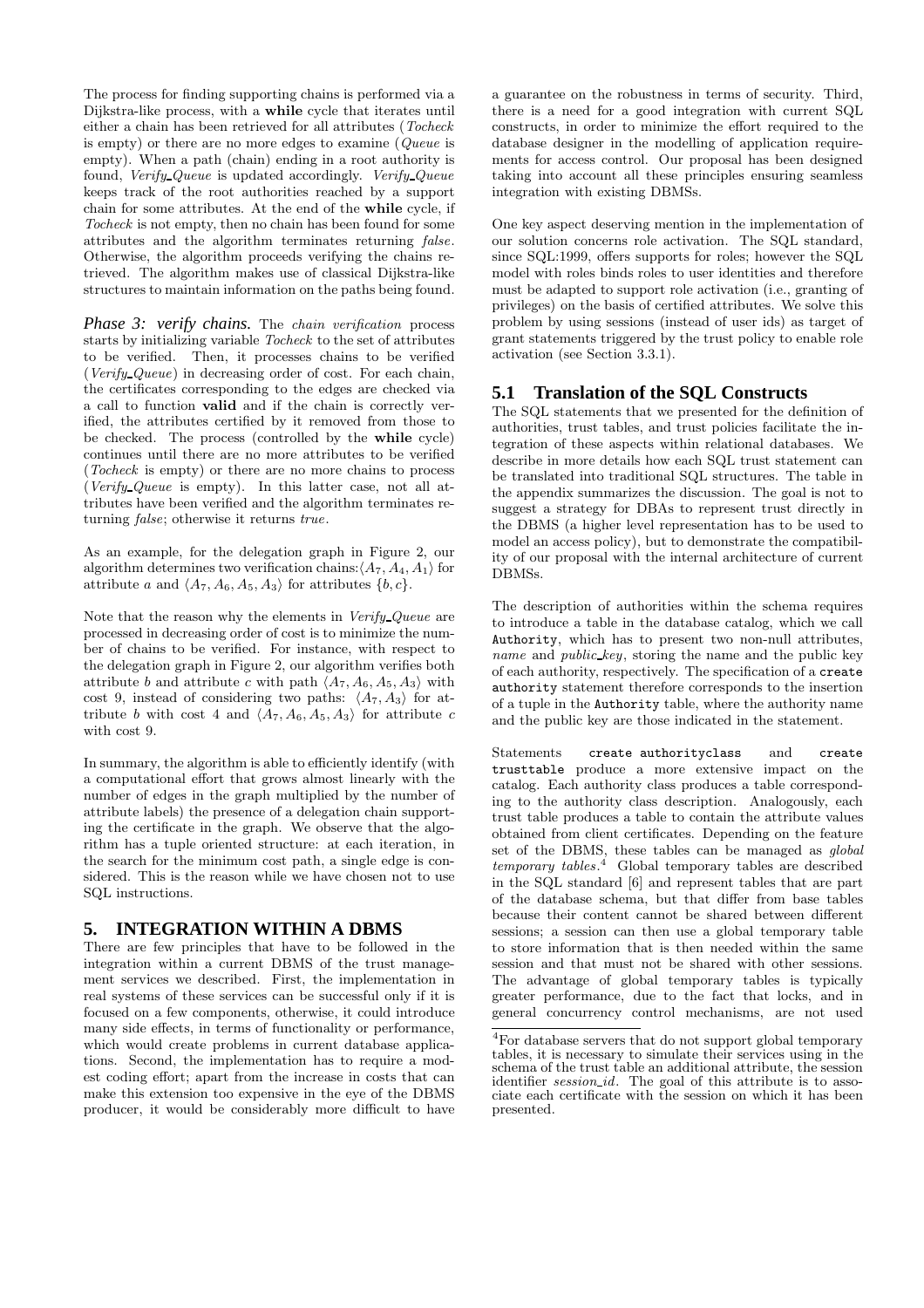to access the table; an additional benefit is that a rigid separation of the information pertaining to distinct sessions is automatically supported, with automatic removal of the information at the closure of the session. Both the create authorityclass statement and the create trusttable statement correspond to a create global temporary table statement, where the name of the global temporary table is the name of the authority class and the name of the trust table, respectively, and the schema is the list of attributes and constraints defined by the create authorityclass and create trusttable statements.

The management of the optional clauses on trusted authorities, delegation, and exceptions forces the introduction of additional tables, which have an important role in the evaluation, database-side, of the validity of the certificates presented by the client. More precisely, tables AuthorityClass and AuthorityTT are needed to store the list of authorities trusted (clause authoritative) for asserting that a given party has given attributes and for producing certificates that can contain the list of attributes defined in the trust table, respectively. These tables have three attributes, name, authority, and delegation flag, storing the name of the authority class or trust table, the name of the authority, and whether chains of delegated authorities with authority as a starting point are acceptable (delegation flag is set to true) or not (delegation flag is set to false). Analogously, tables NotAuthorityClass and NotAuthorityTT are needed to store the list of authorities that are not trusted (clause except) in the specific authority class and trust table, respectively. These tables have two attributes, name and authority, storing the name of the authority class or trust table and the name of the authority, respectively.

Each create authorityclass statement and each create trusttable statement are therefore translated into one or more insert statements that have to be executed on these tables: one insert statement on tables AuthorityClass and AuthorityTT for each authority specified in the authoritative clause and one insert statement on tables NotAuthorityClass and NotAuthorityTT for each authority specified in the except clause, as reported in the appendix.

The create trustpolicy statement is represented as a trigger whose condition is the condition specified in the policy. The trigger event reacts to the insertion of a tuple in the trust table referred in the condition. The trigger action grants the session a privilege to activate the role (and activates it automatically if the autoactivate clause is specified).

#### **6. PROTOTYPE IMPLEMENTATION**

To demonstrate the realizability within current DBMSs of the proposed trust management model, a related project is currently producing an implementation in the PostgreSQL system. PostgreSQL is a well-known open-source DBMS, already chosen as a testbed for the implementation of novel database technologies by many other research initiatives.

The first design issue was the choice of the component responsible for the cryptographic functions used for the verification of certificates. The OpenSSL system has been selected, which is one of the most used implementations of the

SSL protocol. The PostgreSQL distribution already offers the possibility to integrate the OpenSSL system, but it only uses it for the realization of a dialog between a client and the PostgreSQL server using an SSL connection. Since PostgreSQL does not support global temporary tables<sup>5</sup>, trust tables have been managed by regular tables that explicitly represent the session identifier together with the attributes obtained by certificates. The model presented in the paper restricts the use of trust table attributes to two situations: the definition of trust policies and the definition of views. The management of create trustpolicy statements is based on the use of triggers. The management of the create view statement follows the same approach used in PostgreSQL for the management of views, which uses *rules*. PostgreSQL rules are *rewriting* rules that capture references to views and replace each occurrence of the view in a SQL statement with the corresponding query. PostgreSQL rules can be immediately adapted to the representation of views using certificate attributes. Starting from a view definition, a rule is produced that replaces the view occurrence with the query that defined the view, extended with the predicate that restricts the evaluation of certificate attributes only to the tuples of the trust table that refer to the session in which the SQL command is executed.

Example 6. Consider the following view, which uses an attribute of trust table Physicians.

```
create view PatientView as
 select Patients.*
 from Patients, Physicians
 where Physicians.code = Patients.doctor_code
```
The system produces the following PostgreSQL rule.

```
create rule PatietViewsSelect as
on select to PatientView
do
  select Patients.*
  from Patients, Physicians
  where Physicians.code = Patients.doctor_code
     and Physicians.SessionId = session_identifier()
```
# **7. RELATED WORK**

Trust management has received considerable interest in the research community. Much of this research, however, focuses on the formalization and analysis of the expressive power of authorization systems, without addressing the practical details and strategies for integrating and implementing trust management in the DBMS. In contrast, our approach can be easily incorporated into a DBMS, increasing the expressiveness of the access control model in terms of protection requirements that can be supported.

The term trust management was first introduced in [3] by Blaze, Feigenbaum, and Lacy, where the authors presented

<sup>5</sup>Note that temporary tables in PostgreSQL are only local, that is, they have to be created with a create table statement within a session, and are dropped at the end of the session.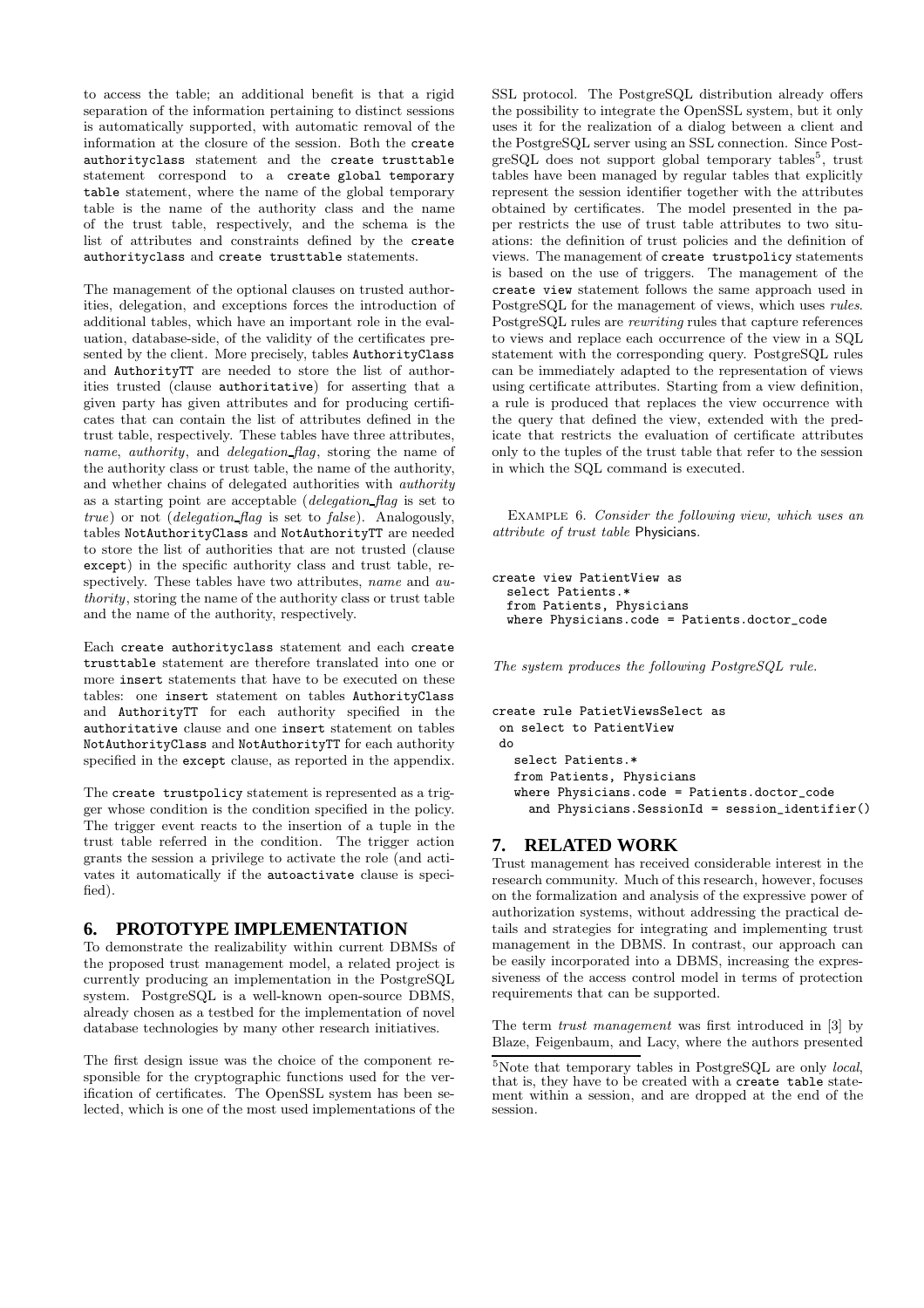a trust management system, called PolicyMaker, where authorizations are associated with keys rather than with users' identities. An application sends to the execution environment a request for actions, a policy, and a set of credentials and the execution environment returns an answer to the question of whether the credentials prove that the request complies with the policy. The KeyNote system [2], the successor of PolicyMaker, refines the idea of PolicyMaker into a more practical system. REFEREE (Rule-controlled Environment For Evaluation of Rules, and Everything Else) [5] is a trust management system for Web applications. Like PolicyMaker, it supports full programmability of assertions (i.e., policies and credentials). While these approaches provide an interesting framework for reasoning about trust between unknown parties, the flexibility of the delegation mechanism is difficult to integrate with a DBMS, and suggests an access control model which strictly merges authentication and policy evaluation, in a way that is difficult to integrate with database access control.

Other approaches use digital certificates to establish properties of their holder, delegation and revocation of credentials, and evaluation of credential chains [8, 12, 15]. In [12] the authors present an algorithm for discovering credential chains expressed using a role-based trust management language, called  $RT_0$ . Wang et. al [15] propose a framework that models an attribute-based access control system using logic programming with set constraints of a computable set theory. The Simple Public Key Infrastructure (SPKI) 2.0 [8] is a digital-certificate schema where SPKI certificates can be seen as tuples that can bind names to keys, names to privileges, and privileges to keys. All these proposals permit a powerful representation of privileges based on the information presented in certificates, but none of them is able to offer guarantees on the computational effort required for certificate verification.

X.509 [9] focused on the definition of a binding between keys and names, and X.509 v.3 certificates extended this binding to general attributes. X.509 is currently the most successful solution, but its delegation model and certificate structure are quite rigid. The model proposed in this paper permits to exploit the existing X.509 infrastructure for the realization of flexible policies.

Other complementary approaches (e.g., [4, 10, 11, 13, 16, 17, 18, 19]) propose solutions for specifying and enforcing access control policies based on certified attributes. These proposals focus in particular on the assumption that parties may be unknown a-priori and therefore propose approaches and strategies for parties to communicate to each other their policies as well as releasing their certificates, possibly undertaking a multi-step negotiation process. In this paper, we have assumed the client to present all certificates needed for an access at the request time. This does not rule out compatibility with the different proposals supporting trust negotiation. Our assumption is essentially that the negotiation is completed before the trust management service starts the verification process.

# **8. CONCLUSIONS**

Even if trust management mechanisms have been proposed a few years ago, their adoption has until now been limited.

This is mostly due to the obstacles arising in the implementation of a working infrastructure for the management and exchange of certificates, as testified by the time and effort spent for the realization of the current infrastructure based on X.509 certificates. Part of the responsibility can also be assigned to the absence of a clear strategy for the integration of these services with database servers, which today manage most of the information for which it is important to define a rich and flexible access control model. Many trust management proposals present mechanisms that are quite powerful, but that are difficult to integrate with current DBMSs. Indeed, most previous proposals had as main aim the increase in expressive power, in order to represent evermore complex and sophisticated scenarios.

Our approach has set as the primary requirement its compatibility with consolidated DBMS practices. The strict integration with the full set of current DBMS services provides to our model a considerable expressive power. Exploiting the integration of the policy with the active components (triggers, procedures, constraints, roles, transactions) and rich storage services offered by SQL, we were able to adequately represent all the scenarios that we analyzed. The solution presented in this paper is designed to be immediately implemented by DBMS producers and used by DBAs. We believe that our solution represents a good trade off between functionality and applicability. Indeed, while not enjoying the complete functionality of trust management approaches, it captures their essential features and functions thus enabling the use of trust management concepts in practice.

### **9. ACKNOWLEDGMENTS**

This work was supported in part by the European Union within the PRIME Project in the FP6/IST Programme under contract IST-2002-507591.

#### **10. REFERENCES**

- [1] C. Ardagna, E. Damiani, S. De Capitani di Vimercati, S. Foresti, and P. Samarati. Trust management. In Security, Privacy and Trust in Modern Data Management. Springer, 2006.
- [2] M. Blaze, J. Feigenbaum, J. Ioannidis, and A. Keromytis. The KeyNote Trust Management System (Version 2), internet rfc 2704 edition, 1999.
- [3] M. Blaze, J. Feigenbaum, and J. Lacy. Decentralized trust management. In Proc. of the 17th Symposium on Security and Privacy, Oakland, California, USA, May 1996.
- [4] P. Bonatti and P. Samarati. A unified framework for regulating access and information release on the web. Journal of Computer Security, 10(3):241–272, 2002.
- [5] Y. Chu, J. Feigenbaum, B. LaMacchia, P. Resnick, and M. Strauss. REFEREE: Trust management for web applications. The World Wide Web Journal, 2(3):127–139, 1997.
- [6] Database language SQL part 2: Foundation (SQL/foundation). ISO International Standard, ISO/IEC 9075:1999, 1999.
- [7] S. De Capitani di Vimercati, S. Foresti, S. Jajodia, and P. Samarati. Access control policies and languages in open environments. In Security in Decentralized Data Management. Springer, 2006.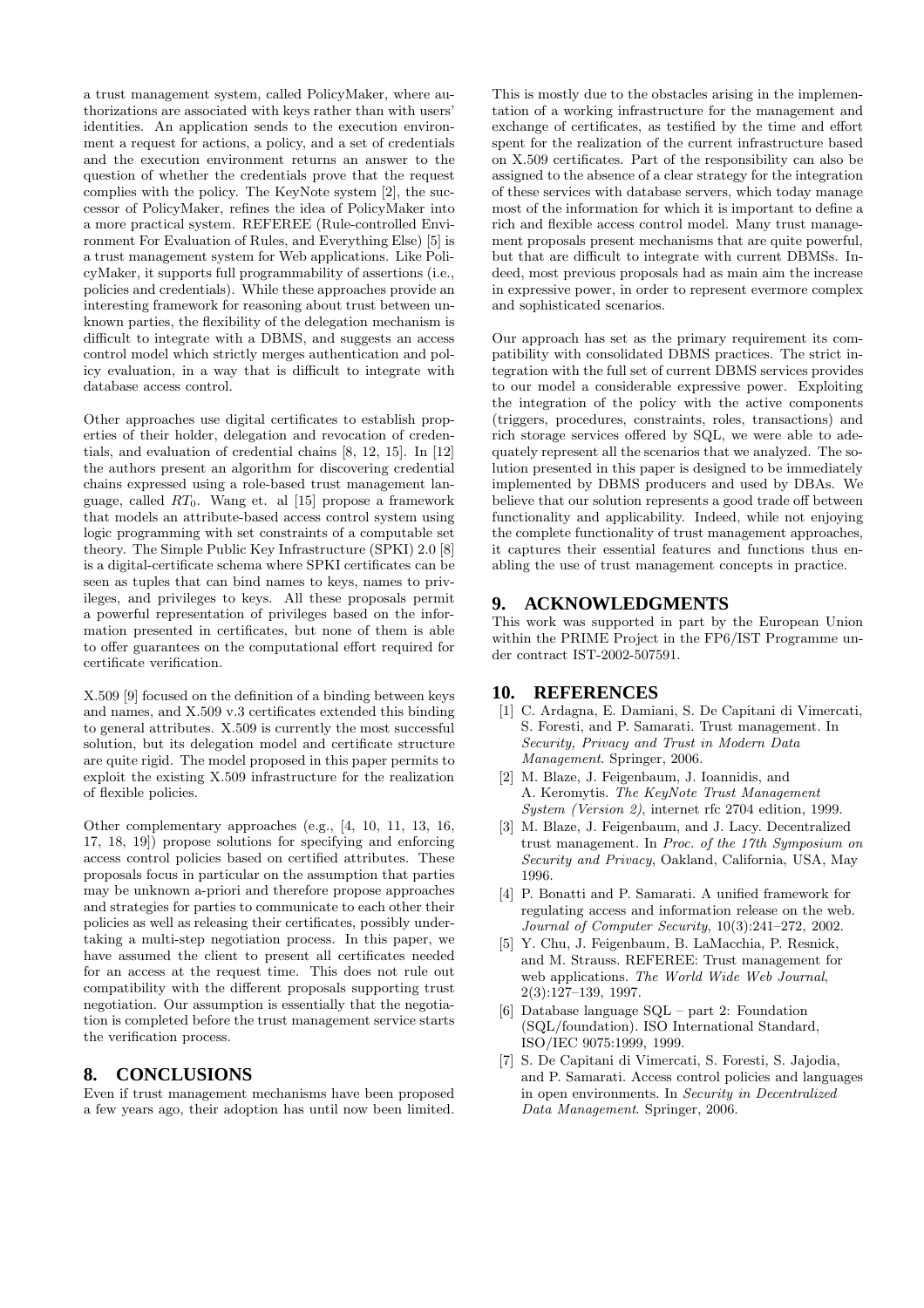- [8] C. Ellison, B. Frantz, B. Lampson, R. Rivest, B. Thomas, and T. Ylonen. SPKI certificate theory. RFC2693, September 1999.
- [9] R. Housley, W. Ford, W. Polk, and D. Solo. Internet X.509 Public Key Infrastructure Certificate and CRL Profile, rfc 2459 edition, January 1999. http://www.ietf.org/rfc/rfc2459.txt.
- [10] K. Irwin and T. Yu. Preventing attribute information leakage in automated trust negotiation. In Proc. of the 12th ACM CCS, Alexandria, VA, USA, Nov. 2005.
- [11] N. Li, J. Mitchell, and W. Winsborough. Beyond proof-of-compliance: Security analysis in trust management. Journal of the ACM, 52(3):474–514, May 2005.
- [12] N. Li, W. Winsborough, and J. Mitchell. Distributed credential chain discovery in trust management. Journal of Computer Security, 11(1):35–86, February 2003.
- [13] J. Ni, N. Li, and W. Winsborough. Automated trust negotiation using cryptographic credentials. In Proc. of the 12th ACM CCS, Alexandria, VA, USA, Nov. 2005.
- [14] P. Samarati and S. De Capitani di Vimercati. Access control: Policies, models, and mechanisms. In R. Focardi and R. Gorrieri, editors, Foundations of Security Analysis and Design, LNCS 2171. Springer-Verlag, 2001.
- [15] L. Wang, D. Wijesekera, and S. Jajodia. A logic-based framework for attribute based access control. In Proc. of the 2004 ACM Workshop on Formal Methods in Security Engineering, Washington DC, USA, October 2004.
- [16] J. Warner, V. Atluri, and R. Mukkamala. An attribute graph based approach to map local access control policies to credential based access control policies. In Proc. of the International Conference on Information Systems Security (ICISS 2005), Kolkata, India, December 2005.
- [17] M. Winslett, N. Ching, V. Jones, and I. Slepchin. Using digital credentials on the World-Wide Web. Journal of Computer Security, 1997.
- [18] T. Yu and M. Winslett. A unified scheme for resource protection in automated trust negotiation. In Proc. of the IEEE Symposium on Security and Privacy, Oakland, CA, USA, May 2003.
- [19] T. Yu, M. Winslett, and K. Seamons. Supporting structured credentials and sensitive policies through interoperable strategies for automated trust negotiation. ACM Transactions on Information and System Security, 6(1):1–42, February 2003.